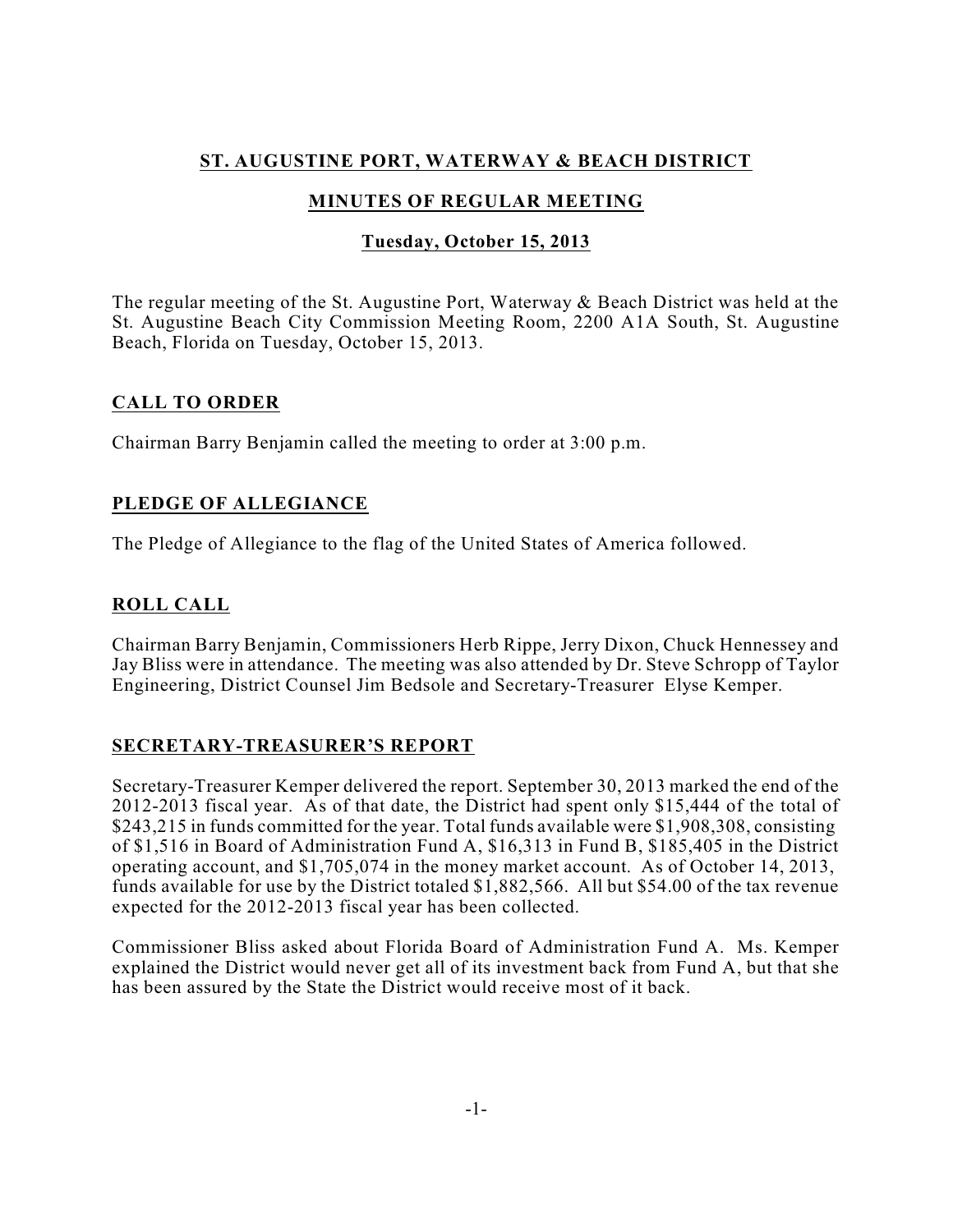### **APPROVAL OF MINUTES**

**A motion by Chairman Benjamin, seconded by Commissioner Hennessey, to approve the minutes of the regular meeting of September 18, 2013, the final public hearing on the budget and millage held September 18, 2013, and the corrected minutes of the regular meeting of July 16, 2013, was unanimously approved.**

### **ENGINEERING REPORT**

Dr. Steve Schropp delivered the engineering report on behalf of Taylor Engineering. He reported that the Florida Department of Environmental Protection (FDEP) has announced the permit application for the restoration of the Summer Haven River is complete. The next step is the creation of the draft permit, which should be issued soon by FDEP. Dr. Schropp said he would circulate the draft as soon as he receives it.

He attended the second construction meeting last week for the inlet dredge project. The weather has caused delays in the work but the contractor has been authorized to remove a total of 185,000 cubic yards of sand. Commissioner Rippe said he took his own boat into the inlet to check the work and that he was very impressed with the depth of the water in the designated channel. Dr. Schropp said some of the dredged areas have experienced in-filling already as a result of heavy wave activity, but the contractor will be going back out to touch up the areas already dredged if in-filling is a problem.

**OLD BUSINESS** There was no old business.

#### **NEW BUSINESS**

**St. Augustine Yacht Club.** Dan Floryan, Commodore of St. Augustine Yacht Club, reported the Tourist Development Council awarded the club \$6,750.00 for the annual Regatta of Lights and that they expected to receive another \$500.00 from the Florida Inland Navigation District. He said the two biggest expenses for the event are advertising and commercial printing costs for flyers. Commissioner Hennessey asked if the Yacht Club would be paying for police assistance. St. Augustine Police Commander Steve Fricke said the City of St. Augustine would not be paying for police as it had in the past. He said the City Commission had recently decided to charge these costs to event organizations because the expense had grown large in recent years and the City could no longer afford it.

#### **A motion by Commissioner Rippe,seconded by Commissioner Dixon, to provide the St. Augustine Yacht Club \$5,750 for advertising the District as a sponsor of the Regatta of Lights, was unanimously passed.**

Commander Fricke then went on to explain that each separate organization holding an event in St. Augustine now has to pay its own expenses for police, firefighters, EMT's, trash, signage, barricades and any other expense. In the future, the City will pay for expenses of its own events, such as Nights of Lights and the Fourth of July.